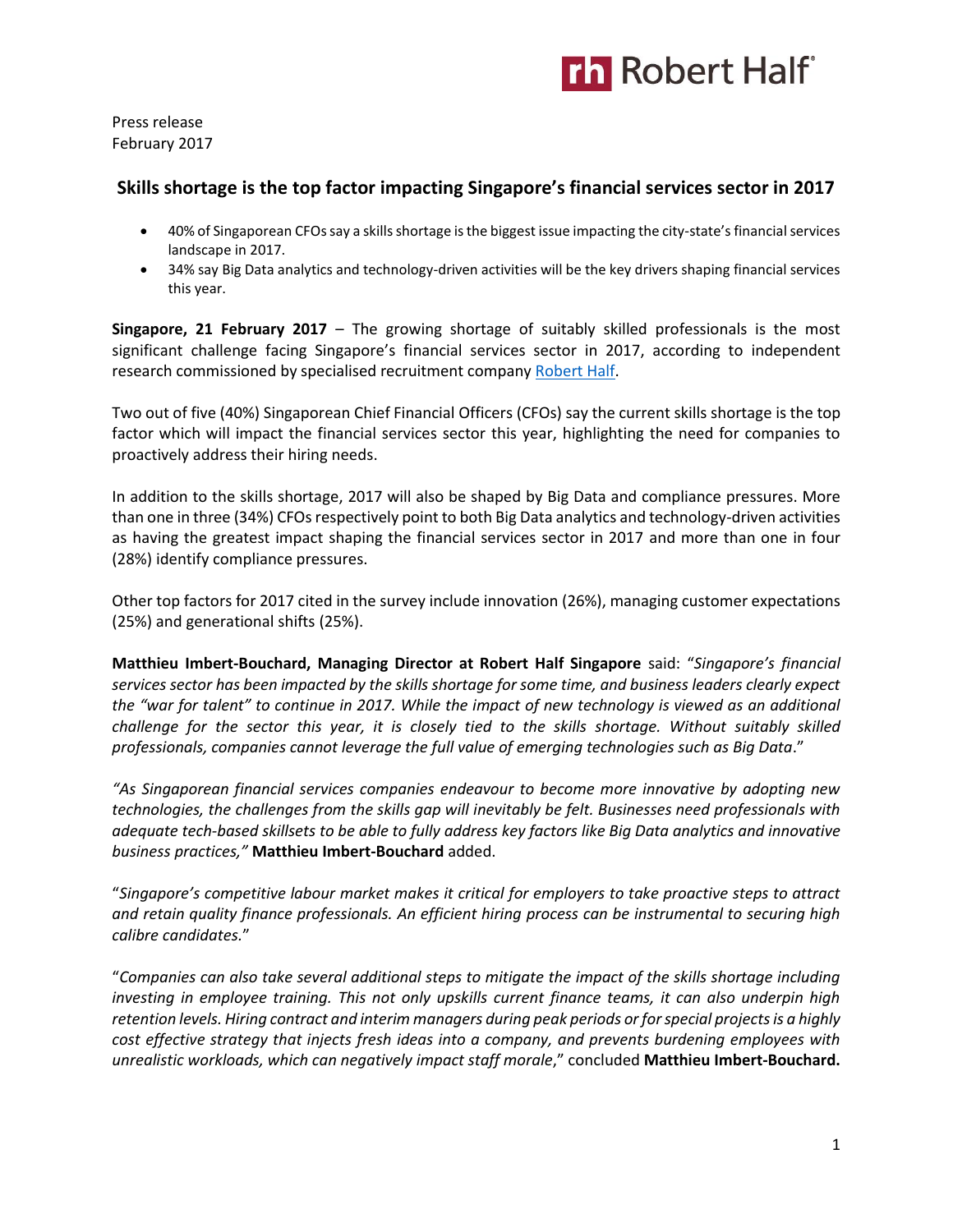

Singaporean CFOs were asked: **"***In your opinion, what are the top three factors that will shape the financial services landscape in 2017?"*

| Skills shortage                | 40% | Cost management               | 24% |
|--------------------------------|-----|-------------------------------|-----|
| <b>Big Data analytics</b>      | 34% | Cyber-risk                    | 23% |
| Technology-driven activities   | 34% | Risk management               | 16% |
| Regular compliance pressures   | 28% | Nearshoring                   | 11% |
| Innovation                     | 26% | Offshoring                    | 11% |
| Managing customer expectations | 25% | <b>Business restructuring</b> | 3%  |
| <b>Generational shifts</b>     | 25% |                               |     |

*Source: Independent survey commissioned by Robert Half among 100 Singaporean CFOs – three answers per respondent.*

##

### **Notes to editors**

#### **About the research**

The annual study is developed by Robert Half and was conducted in January 2017 by an independent research firm, surveying 100 Chief Financial Officers (CFOs) and Finance Directors in Singapore. This survey is part of the international workplace survey, a questionnaire about job trends, talent management and trends in the workplace.

#### **About Robert Half**

Robert Half is the world's first and largest specialised recruitment consultancy. Founded in 1948, the company has over 325 offices worldwide providing interim management, temporary and permanent recruitment solutions for accounting and finance, financial services and technology professionals in Singapore. More information o[n roberthalf.com.sg.](https://www.roberthalf.com.sg/?utm_source=roberthalf&utm_medium=pressrelease&utm_campaign=rh-all-nonspecific-ongoing)

### **Follow Robert Half Singapore**



**[Read related articles on our](https://www.roberthalf.com.sg/blog?utm_source=roberthalf&utm_medium=pressrelease&utm_campaign=rh-all-nonspecific-ongoing) [Robert Half's work](https://www.roberthalf.com.sg/blog?utm_source=roberthalf&utm_medium=pressrelease&utm_campaign=rh-all-nonspecific-ongoing)** *life* **blog**advice for ambitious thinkers